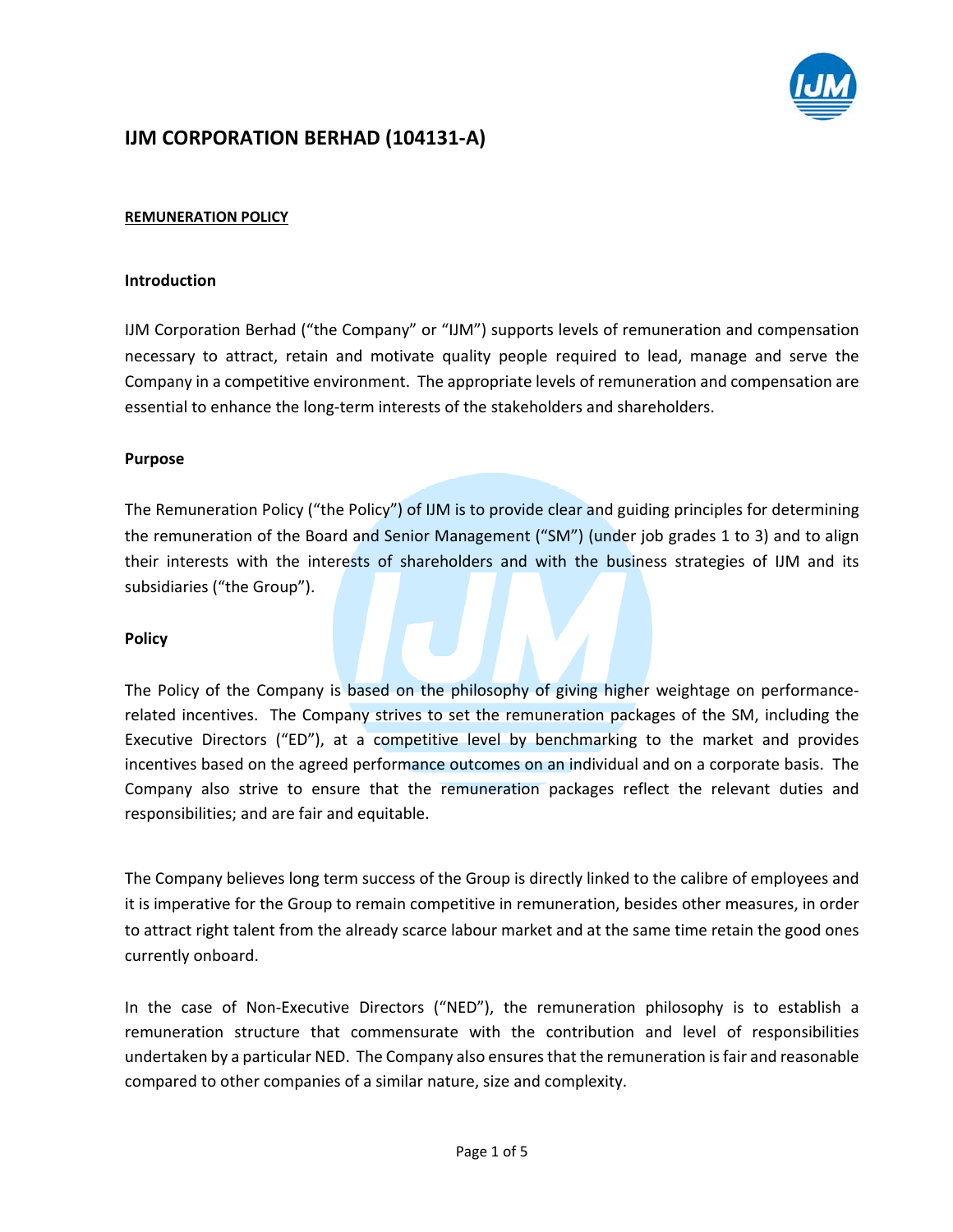

## **Remuneration Structure**

# (1) Executive Director and Senior Management

The remuneration structure for the ED and SM varies in accordance with the job grades and the operational / functional responsibilities, and is weighted towards performance related elements that take into account individual, functional and corporate performance.

The components of the remuneration include the following:‐

(a) *Fixed remuneration*

The fixed remuneration includes the following:‐

- (i) basic salary (including the statutory contribution to the Employees Provident Fund ("EPF")) which is based on duties, responsibilities and job grade. The basic salary is normally set at market median level;
- (ii) company car and driver (if applicable); and
- (iii) travelling and car allowance (if applicable).

On top of the EPF statutory contribution rate of 12%, the Group provides additional contributions ranging from 1% to 5% to all its employees based on their length of service. For building up the retirement income of the employees, the Group further contributes to a private retirement scheme, which is incorporated under the insurance plan for the employees.

## (b) *Variable remuneration*

The variable remuneration of the ED and SM depend on the performance of the Group for the relevant financial year, which is determined based on the individual key performance indicators ("KPI") and aligned to the Balanced Scorecard of the Group. The KPIs comprise quantitative and qualitative targets. The strategic initiatives or KPIs set for the ED and SM encompass four (4) main areas of consideration, namely, Commercial, Stakeholders, Efficiency and Infrastructure. The weightage of the areas of consideration may be adjusted to accommodate the aspiration of the Group.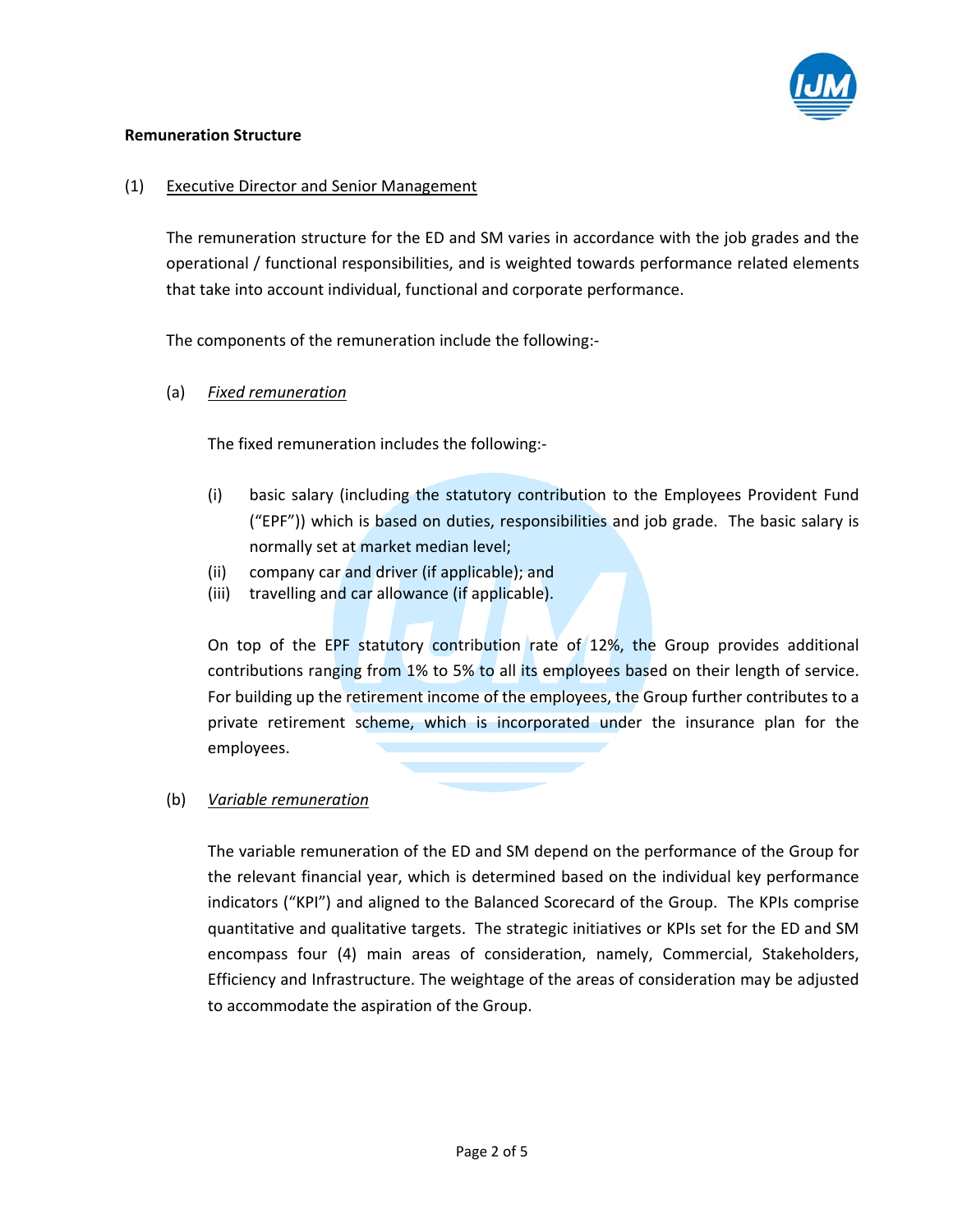

The variable remuneration consists of short‐term and long‐term incentives as follows:‐

(i) Short‐Term Incentives

The Group rewards employees bonus & incentives for good performances achieved by the Group through their participation and efforts. The quantum of performance incentives payable shall be based on the performance of the Group, individual company/business division, and individual employee's performance as decided by the Company.

(ii) Long‐Term Incentives

The Group rewards the eligible employees with options under the Employee Share Option Scheme ("ESOS") and shares under the Employee Share Grant Plan ("ESGP") under the Long‐Term Incentive Plan ("LTIP").

The LTIP comprises the following:‐

- (1) ESOS
	- the ESOS is to award options over ordinary shares of the Company ("Options") to the eligible employees (including the ED and SM), subject to the terms and conditions of the By‐Laws of the LTIP. The Options of the ESOS award, once accepted, will be vested to the employees in tranches over a period of up to three (3) years, and subject to the employees' fulfilment of certain vesting conditions.
- (2) ESGP consists of Retention Share Plan ("RSP") and Performance Share Plan ("PSP')
	- the ESGP is to award ordinary shares of the Company ("Shares") in the form of a RSP and a PSP, to the middle management to SM and ED of the Group. The Shares of the ESGP award, once accepted, will be vested to the eligible employees at no consideration over a period of up to three (3) years, subject to the employees' fulfilment of certain vesting conditions;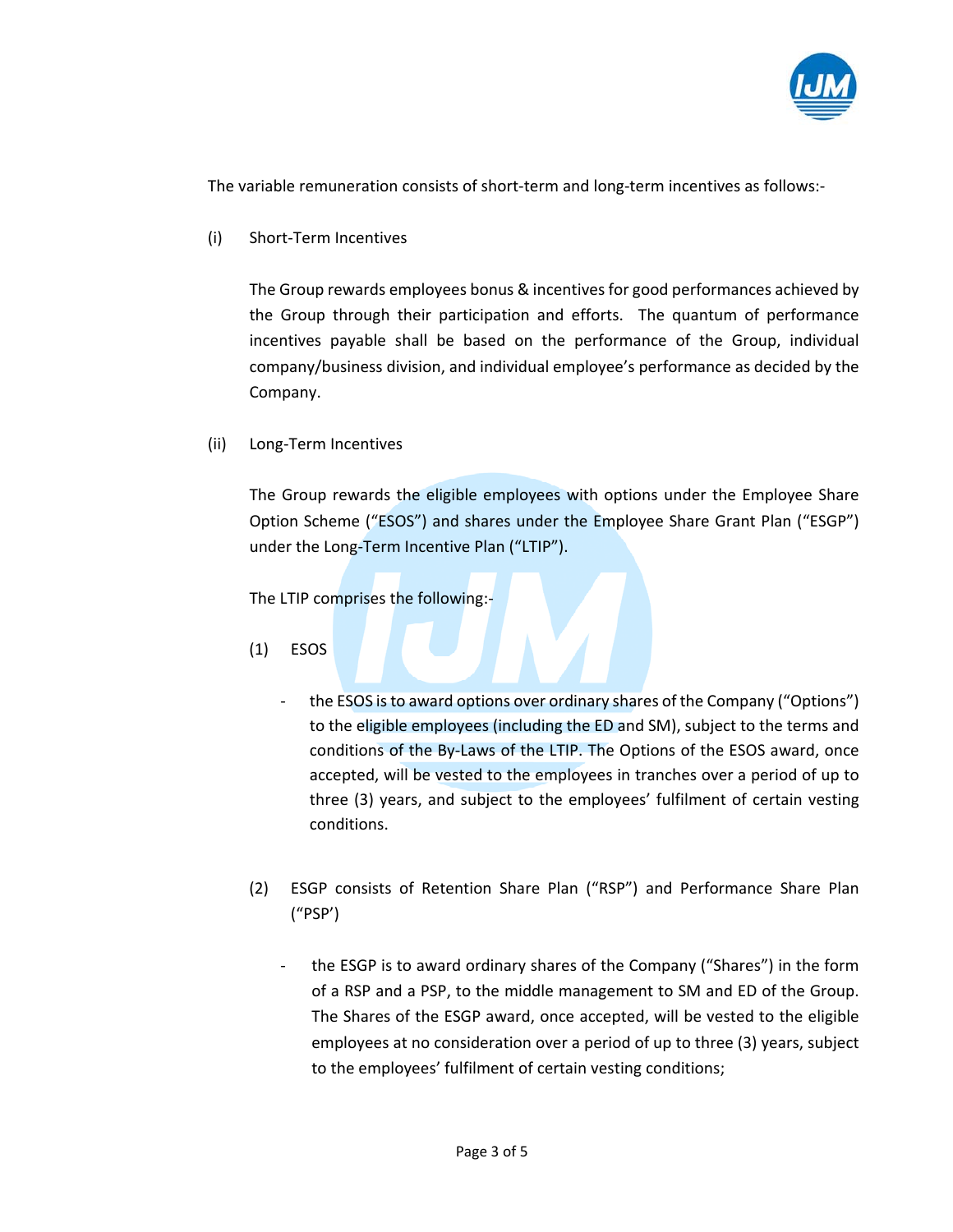

- the RSP is a share plan for the ED, SM and selected middle management of the Group who are holding job grades 1 to 8 in recognition of their loyalty and individual contribution toward the development, growth and success of our Group. The vesting conditions of RSP are based on, amongst others, individual performance with the objective to promote the attainment of higher performance achievements from the date of the award of RSP. The quantum of Shares to be vested under RSP may vary from 0% to 150% of the number of Shares provisionally awarded; and
- the PSP is a performance share plan for the ED and SM of the Group who are holding job grades 1 to 3 in recognition of their performance as drivers of the growth and performance of the Group. The PSP is put in place to promote alignment in the strategic achievements of the Group and the SM and ED to drive long term value enhancement of the Group for the shareholders. The vesting conditions of PSP are based on, amongst others, the Group's financial performance and the Company's share price performance. The quantum of Shares to be vested under PSP may vary from 0% to 200% of the number of Shares provisionally awarded.

# (c) *Other Benefits*

Other benefits include hospitalisation & surgical, dental, group term insurance with critical illness, group personal accident, optical and mobile phone entitlement.

# (2) Non‐Executive Directors

The remuneration of NED includes annual Directors' fees and meeting allowance. The remuneration of NED is reviewed by the Nomination & Remuneration Committee ("NRC") annually. In order to ensure the remuneration is fair and reasonable, the NRC will compare the remuneration of the NED with some selected peer companies from time to time.

The NED do not receive short-term incentives and do not participate in the LTIP of the Group.

The remuneration of the NED is subject to the shareholders' approval at the annual general meeting of the Company.